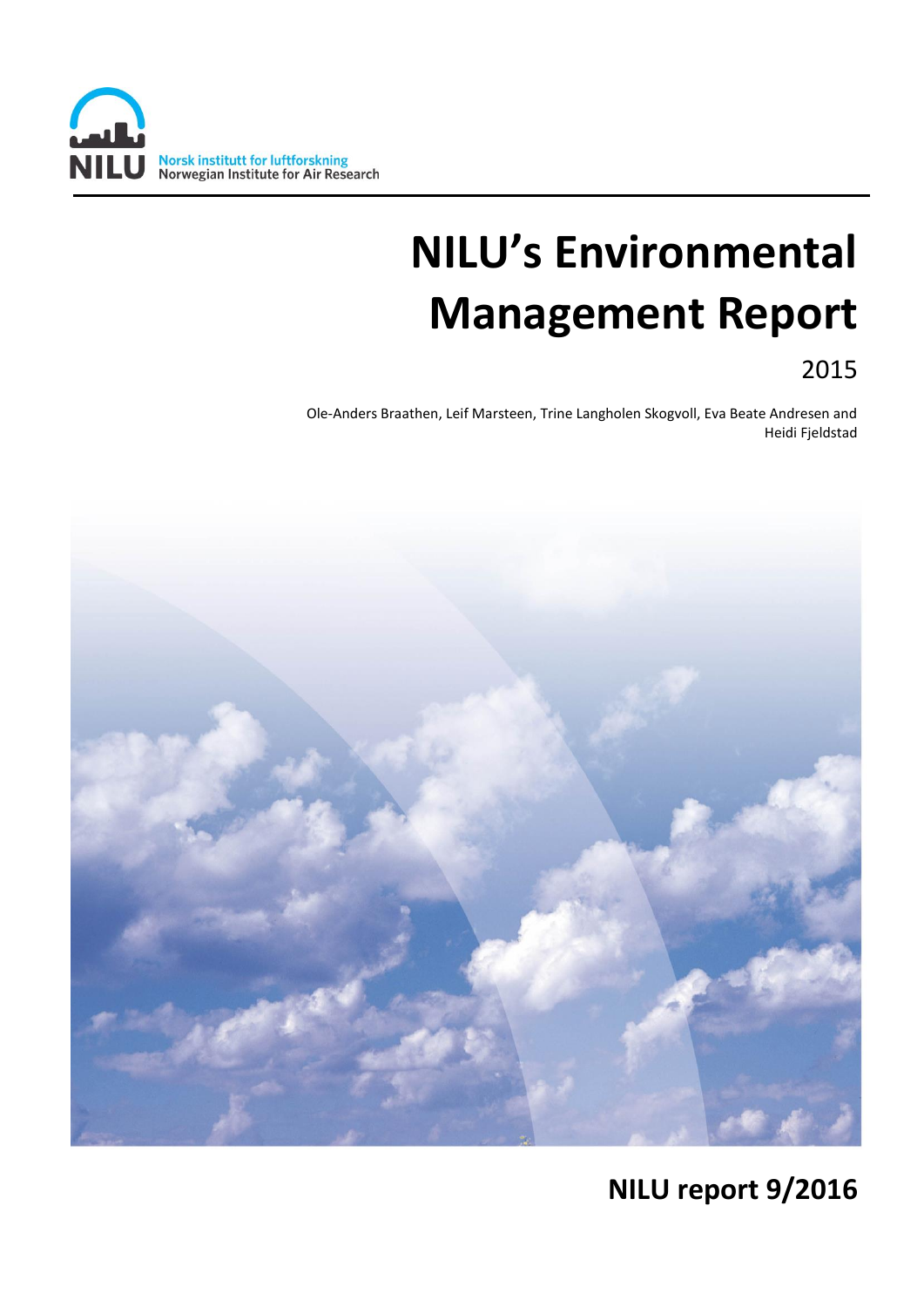| NILU report 9/2016                                                                                                              |                                                                    |                       | <b>CLASSIFICATION *</b>   |  |  |  |  |
|---------------------------------------------------------------------------------------------------------------------------------|--------------------------------------------------------------------|-----------------------|---------------------------|--|--|--|--|
|                                                                                                                                 | ISBN:<br>978-82-425-2828-5                                         |                       | A - Åpen                  |  |  |  |  |
| <b>DATE</b>                                                                                                                     | 0807-7207<br>ISSN:<br>SIGNATURE OF RESPONSIBLE PERSON              |                       | <b>NUMBER OF PAGES</b>    |  |  |  |  |
|                                                                                                                                 |                                                                    |                       | 10                        |  |  |  |  |
| <b>TITLE</b>                                                                                                                    | "[Navn og tittel]" (sign.)<br>"[Dato godkjent av NILU DD.MM.YYYY]" |                       |                           |  |  |  |  |
|                                                                                                                                 |                                                                    | PROJECT LEADER<br>OAB |                           |  |  |  |  |
| NILU's Environmental Management Report                                                                                          |                                                                    |                       | NILU PROJECT NO           |  |  |  |  |
|                                                                                                                                 |                                                                    | A-415                 |                           |  |  |  |  |
| AUTHOR(S)                                                                                                                       |                                                                    |                       | <b>QUALITY CONTROLLER</b> |  |  |  |  |
| Ole-Anders Braathen, Leif Marsteen, Trine Langholen Skogvoll, Eva Beate Andresen                                                |                                                                    |                       |                           |  |  |  |  |
| and Heidi Fjeldstad                                                                                                             |                                                                    |                       |                           |  |  |  |  |
|                                                                                                                                 |                                                                    |                       |                           |  |  |  |  |
| <b>REPORT PREPARED FOR</b>                                                                                                      |                                                                    |                       | <b>CONTRACT REF.</b>      |  |  |  |  |
| <b>NILU</b>                                                                                                                     |                                                                    |                       |                           |  |  |  |  |
| <b>ABSTRACT</b>                                                                                                                 |                                                                    |                       |                           |  |  |  |  |
| One of NILU's main goals is to study the impact of pollution and supply decision-makers with a sound scientific platform for    |                                                                    |                       |                           |  |  |  |  |
| choosing measures to reduce the negative impacts. Furthermore, it is very important for the institute to have control of the    |                                                                    |                       |                           |  |  |  |  |
| impact the institute's own activities may have on the environment and to reduce negative impacts as far as possible.            |                                                                    |                       |                           |  |  |  |  |
|                                                                                                                                 |                                                                    |                       |                           |  |  |  |  |
| NILU has for many years been working to improve the status of the environment and to reduce negative impacts. In order to       |                                                                    |                       |                           |  |  |  |  |
| take this one step further, it was decided that the institute should restructure the work according to a relevant environmental |                                                                    |                       |                           |  |  |  |  |
| standard and to seek certification according to the same standard.                                                              |                                                                    |                       |                           |  |  |  |  |
|                                                                                                                                 |                                                                    |                       |                           |  |  |  |  |
| The chosen standard is ISO 14001:2004 (Environmental management systems-Requirements with guidance for use) and                 |                                                                    |                       |                           |  |  |  |  |
| NILU achieved certification according to this standard in October 2010. This report summarizes the results of the system in     |                                                                    |                       |                           |  |  |  |  |
| 2015.                                                                                                                           |                                                                    |                       |                           |  |  |  |  |
| NORWEGIAN TITLE                                                                                                                 |                                                                    |                       |                           |  |  |  |  |
| NILU's Environmental Management Report - 2015                                                                                   |                                                                    |                       |                           |  |  |  |  |
|                                                                                                                                 |                                                                    |                       |                           |  |  |  |  |
| <b>KEYWORDS</b>                                                                                                                 |                                                                    |                       |                           |  |  |  |  |
| ISO 14001:2004                                                                                                                  | Environment                                                        |                       | <b>NILU</b>               |  |  |  |  |
| ABSTRACT IN NORWEGIAN                                                                                                           |                                                                    |                       |                           |  |  |  |  |
| Et av NILUs hovedmål er å studere forurensning og konsekvenser av forurensning og gi beslutningstakere en solid plattform       |                                                                    |                       |                           |  |  |  |  |
| for valg av tiltak for å redusere negative effekter. Det er også viktig for instituttet å ha kontroll på miljøkonsekvenser av   |                                                                    |                       |                           |  |  |  |  |
| instituttets aktiviteter og redusere negative effekter så langt som mulig.                                                      |                                                                    |                       |                           |  |  |  |  |
|                                                                                                                                 |                                                                    |                       |                           |  |  |  |  |
| NILU har i mange år arbeidet for å forbedre miljøtilstanden og redusere negative miljøeffekter. Det ble derfor bestemt å        |                                                                    |                       |                           |  |  |  |  |
| sertifisere dette arbeidet i henhold til standarden ISO 14001:2004 - Sertifisering av miljøstyringssystem.                      |                                                                    |                       |                           |  |  |  |  |
| NILU ble sertifisert i henhold til ISO 14001:2004 i oktober 2010. Denne rapporten oppsummerer resultatene av                    |                                                                    |                       |                           |  |  |  |  |
| miljøstyringssystemet i 2015.                                                                                                   |                                                                    |                       |                           |  |  |  |  |
|                                                                                                                                 |                                                                    |                       |                           |  |  |  |  |
|                                                                                                                                 |                                                                    |                       |                           |  |  |  |  |
| PUBLICATION TYPE: Digital document (pdf)                                                                                        |                                                                    | <b>COVER PICTURE:</b> | Source: NILU              |  |  |  |  |
|                                                                                                                                 |                                                                    |                       |                           |  |  |  |  |
|                                                                                                                                 |                                                                    |                       |                           |  |  |  |  |

© NILU – Norwegian Institute for Air Research

The publication may be freely cited where the source is acknowledged

NILU's ISO Certifications: NS-EN ISO 9001/ISO 14001. NILU's Accreditation: ISO/IEC 17025.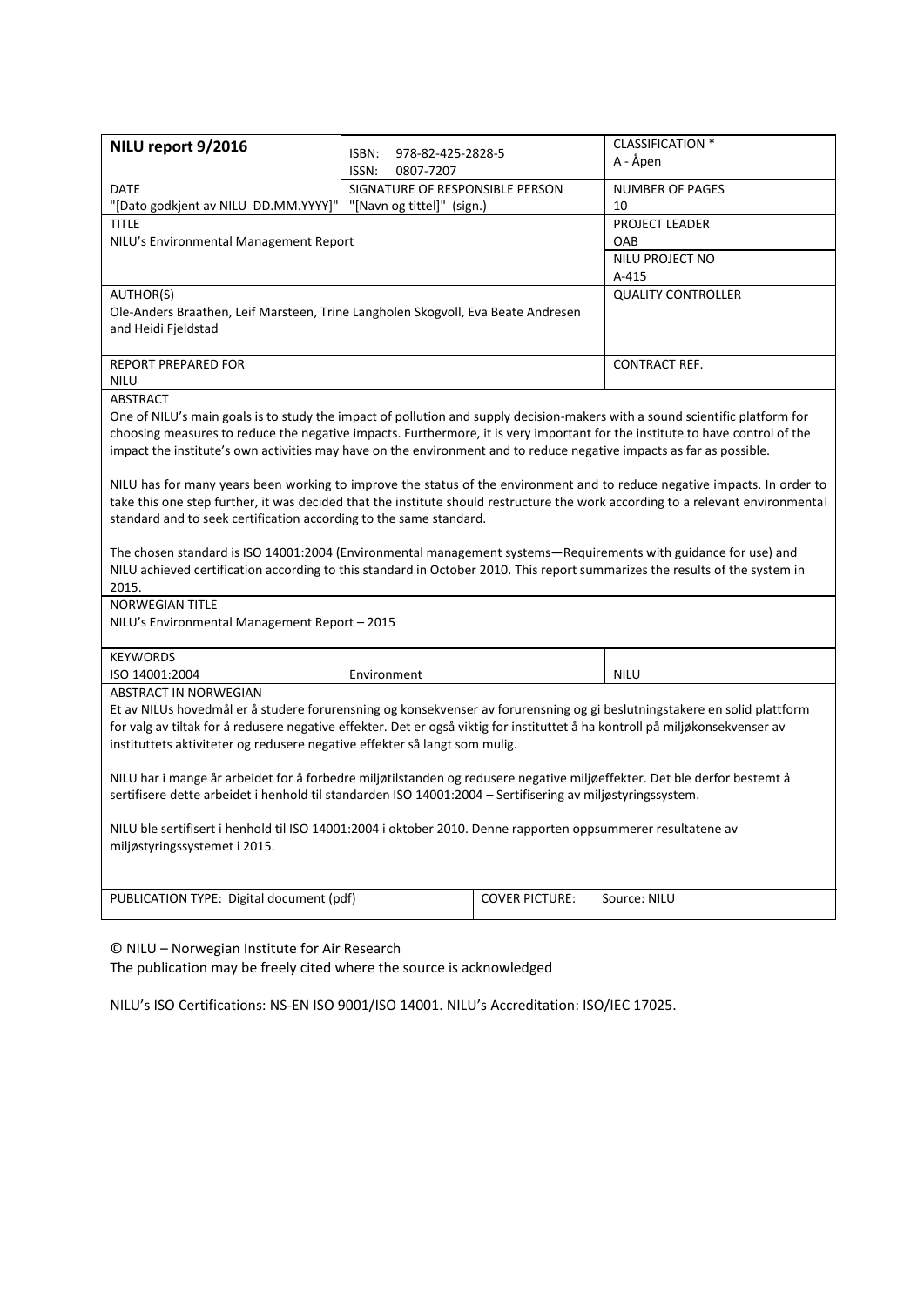# Innhold

| 1 |                                                                   |       |                                                            |  |  |  |
|---|-------------------------------------------------------------------|-------|------------------------------------------------------------|--|--|--|
| 2 |                                                                   |       |                                                            |  |  |  |
| 3 | Good Examples of NILU's contribution to improve the environment 4 |       |                                                            |  |  |  |
| 4 |                                                                   |       |                                                            |  |  |  |
| 5 |                                                                   |       |                                                            |  |  |  |
|   |                                                                   |       |                                                            |  |  |  |
|   |                                                                   |       |                                                            |  |  |  |
|   |                                                                   |       |                                                            |  |  |  |
|   |                                                                   | 5.2.1 |                                                            |  |  |  |
|   |                                                                   | 5.2.2 |                                                            |  |  |  |
|   |                                                                   | 5.2.3 |                                                            |  |  |  |
|   |                                                                   | 5.2.4 |                                                            |  |  |  |
|   |                                                                   |       |                                                            |  |  |  |
|   |                                                                   | 5.3.1 |                                                            |  |  |  |
|   |                                                                   | 5.3.2 |                                                            |  |  |  |
|   |                                                                   |       |                                                            |  |  |  |
|   |                                                                   |       |                                                            |  |  |  |
|   |                                                                   | 5.4.2 | Consumption of paper and other cellulose-based products  8 |  |  |  |
|   |                                                                   |       |                                                            |  |  |  |
|   |                                                                   | 5.5.1 |                                                            |  |  |  |
|   |                                                                   |       |                                                            |  |  |  |
|   |                                                                   |       |                                                            |  |  |  |
|   |                                                                   |       |                                                            |  |  |  |
|   |                                                                   |       |                                                            |  |  |  |
|   |                                                                   |       |                                                            |  |  |  |
|   |                                                                   |       |                                                            |  |  |  |
|   |                                                                   | 5.8.1 |                                                            |  |  |  |
|   |                                                                   | 5.8.2 |                                                            |  |  |  |
|   |                                                                   |       |                                                            |  |  |  |
|   |                                                                   |       |                                                            |  |  |  |
|   |                                                                   |       |                                                            |  |  |  |
|   |                                                                   |       |                                                            |  |  |  |
| 6 |                                                                   |       |                                                            |  |  |  |
| 7 |                                                                   |       |                                                            |  |  |  |
| 8 |                                                                   |       |                                                            |  |  |  |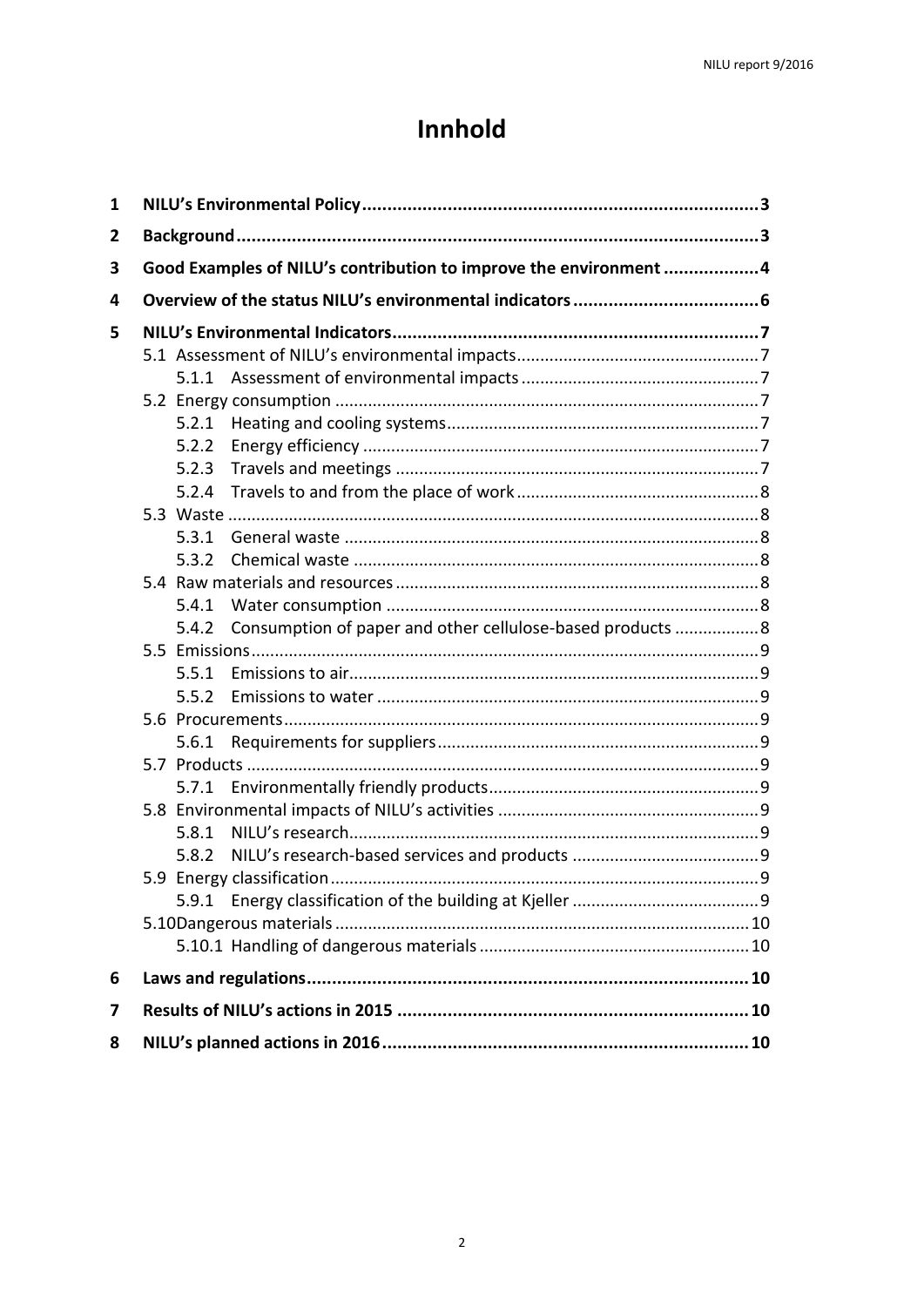# **NILU's Environmental Management Report 2015**

### <span id="page-3-0"></span>**1 NILU's Environmental Policy**

The NILU Objectives state that part of the object of the foundation is: "*NILU shall through research enhance the understanding of processes and effects relating to the composition of the atmosphere, climatic changes, air quality, and environmental toxicants*" and "*NILU shall work to spread national and international research-based knowledge about the institute's core areas so that it becomes useful to society*".

The environmental policy of NILU is thus both to reduce, as far as possible, the negative environmental impact of the institute's activities and to contribute to better management of the environment by providing fundamental knowledge for authorities and other decisionmakers.

Integral parts of NILU's environmental management system are an assessment of the environmental impacts and an implementation plan with actions to reduce the prioritized impacts as best as possible.

It is NILU's clear intention to always comply with relevant laws and regulations.

NILU will continuously work to prevent pollution and to improve the institute's environmental impact.

### <span id="page-3-1"></span>**2 Background**

One of NILU's main goals is to study environmental consequences of emissions of pollutants and to create a knowledge base for decision makers. The impacts of this can thus be both positive and negative.

It is very important for the institute to have control of the impact the institute's activities may have on the environment and to reduce the negative impacts as far as possible.

In order to take this one step further, it was decided that the institute should restructure the work according to a relevant environmental standard and to seek certification according to the same standard.

The chosen standard is ISO 14001:2004 (Environmental management systems-Requirements with guidance for use). NILU achieved certification according to this standard in October 2010 and has been certified since.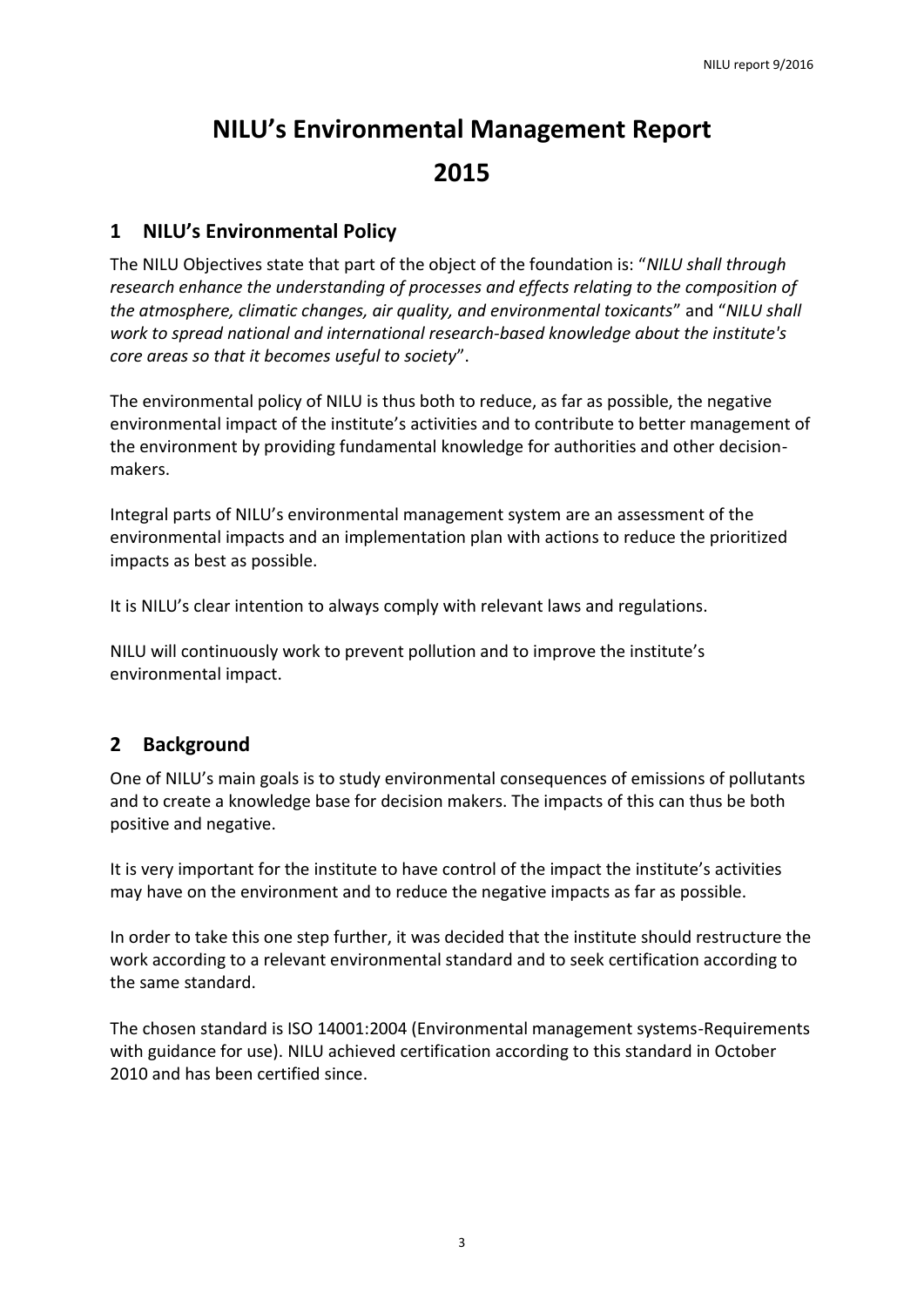## <span id="page-4-0"></span>**3 Good Examples of NILU's contribution to improve the environment**

#### Long-range transport of air pollution

The European Monitoring and Evaluation Programme (EMEP) is a scientifically based and policy driven programme under the Convention on Long-range Transboundary Air Pollution (CLRTAP) for international co-operation to solve transboundary air pollution problems. In the EMEP programme NILU acts as the Chemical Coordinating Centre (EMEP-CCC). In this capacity, NILU has the tasks of developing monitoring strategies, recommending methodologies, offering training and audits and compiling and providing quality assurance for observation data received from the Parties to the EMEP protocol.

#### Air pollution in the Arctic and Antarctica

NILU is carrying out extensive measurement programs at the Zeppelin Observatory in the Arctic and the Troll Observatory in Antarctica. These two observatories give a very good overview of the state of the globe when it comes to levels of air pollution in pristine areas.

#### New Environmental Contaminants

NILU undertakes research and screening studies within the field of environmental chemistry. This includes conventional monitoring activities, but special focus is put on new environmental contaminants and how they spread in and affect the environment. Of special interests are the recent discoveries of high values of bisphenols (e.g. BPA) in the Oslo Fjord and high values of perfluorated compounds (especially PFOS) in "Golden Eagle".

#### Air quality assessment and abatement strategies

NILU is carrying out air quality assessments for cities in Norway and contributes to the development of abatement strategies for individual cities such as Oslo and Stavanger. The work includes identifying and quantifying main sources of urban air pollution, as well as advanced air quality calculations to study the effect of new measures to reduce air pollution in urban areas.

#### Dissemination of air quality information – measurements and forecasts

NILU has a key role in the dissemination of air quality information to the public. Forecasts for the largest cities in Norway and on-line data from all the monitoring stations in Norway are shown on the web-porta[l www.luftkvalitet.info.](http://www.luftkvalitet.info/) The web-portal is hosted and maintained by NILU on behalf of the Norwegian Public Roads Administration and the Norwegian Environment Agency. NILU is together with the Norwegian Meteorological Institute, responsible for the development and operation of a modelling system for air quality prognosis. The prognosis are used for air quality forecasts in Norway, to inform the public and support the local authorities concerning the need for implementing short-term actions in alert situations

#### Complementing environmental observing systems

Recognizing the role of citizens and civil society in environmental management, NILU is building environmental monitoring infrastructure that allows the public to take active part in collecting relevant environmental data. These data are used to improve the current environmental management tools, including air quality maps. Awareness raising in the society and direct contribution to environmental management systems are some of the aspects of such activities.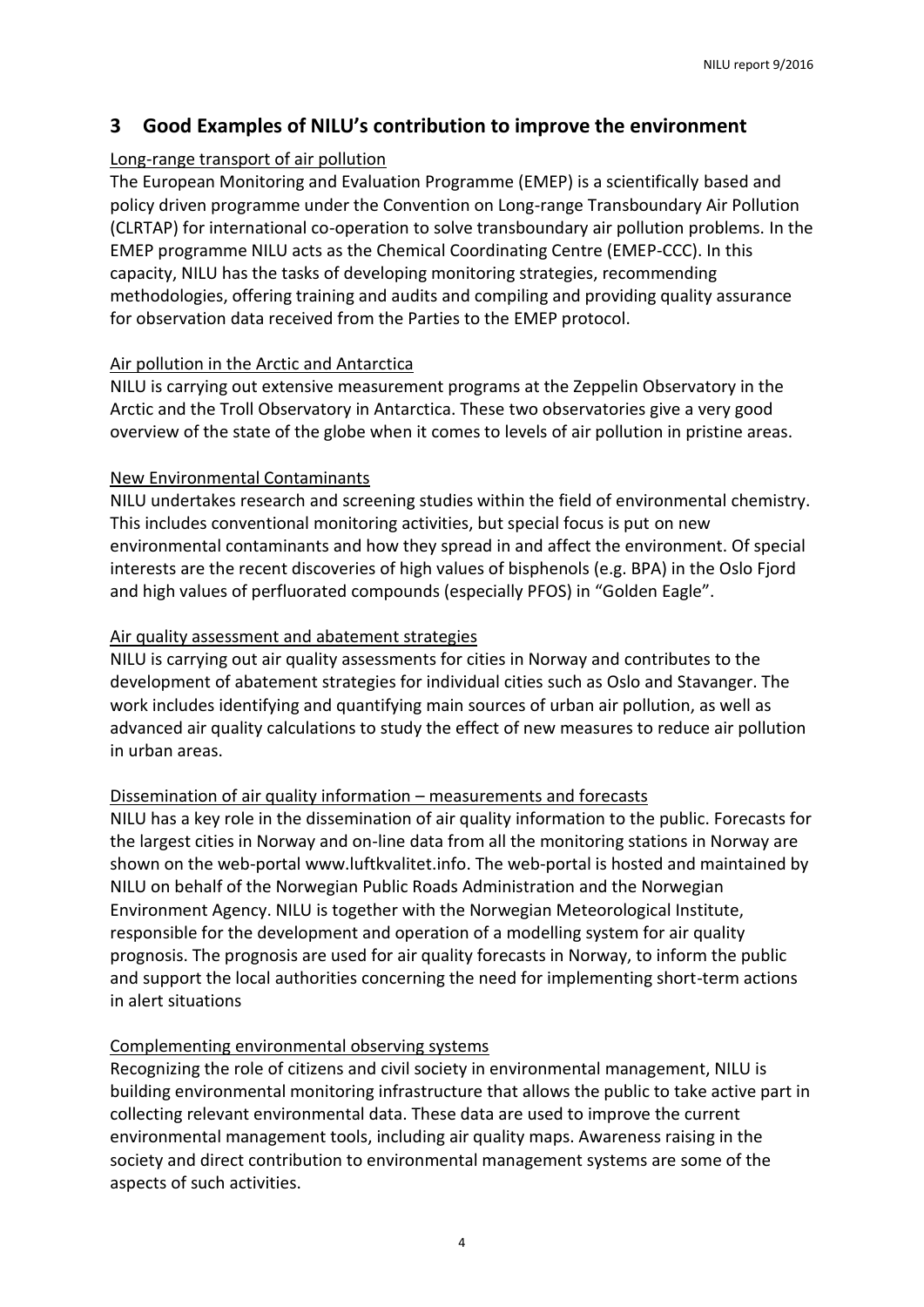#### Reduction of climate gas emissions

NILU is involved in projects aiming at the development and implementation of technologies leading to reduction of greenhouse gases, particularly Carbon Capture and Storage (CCS) installations. Technological, environmental, economic and social challenges is assessed and measures to overcome various technological and non-technological barriers proposed. The results will result in lowering the  $CO<sub>2</sub>$  emissions and thus reduction of climate change impacts on the environment and human health.

#### Quality Control and Traceability

NILU is working to ensure the quality of the measuring data from various measuring networks by using a comprehensive quality control system. The system states procedures for the operators of the instruments in their daily work. The system ensures the comparability of the collected data by using measuring instruments calibrated with reference standards that are traceable to common national reference standards. Based on such measurements with traceability and adequate quality, the decision makers can implement measures that will reduce emission of pollutants.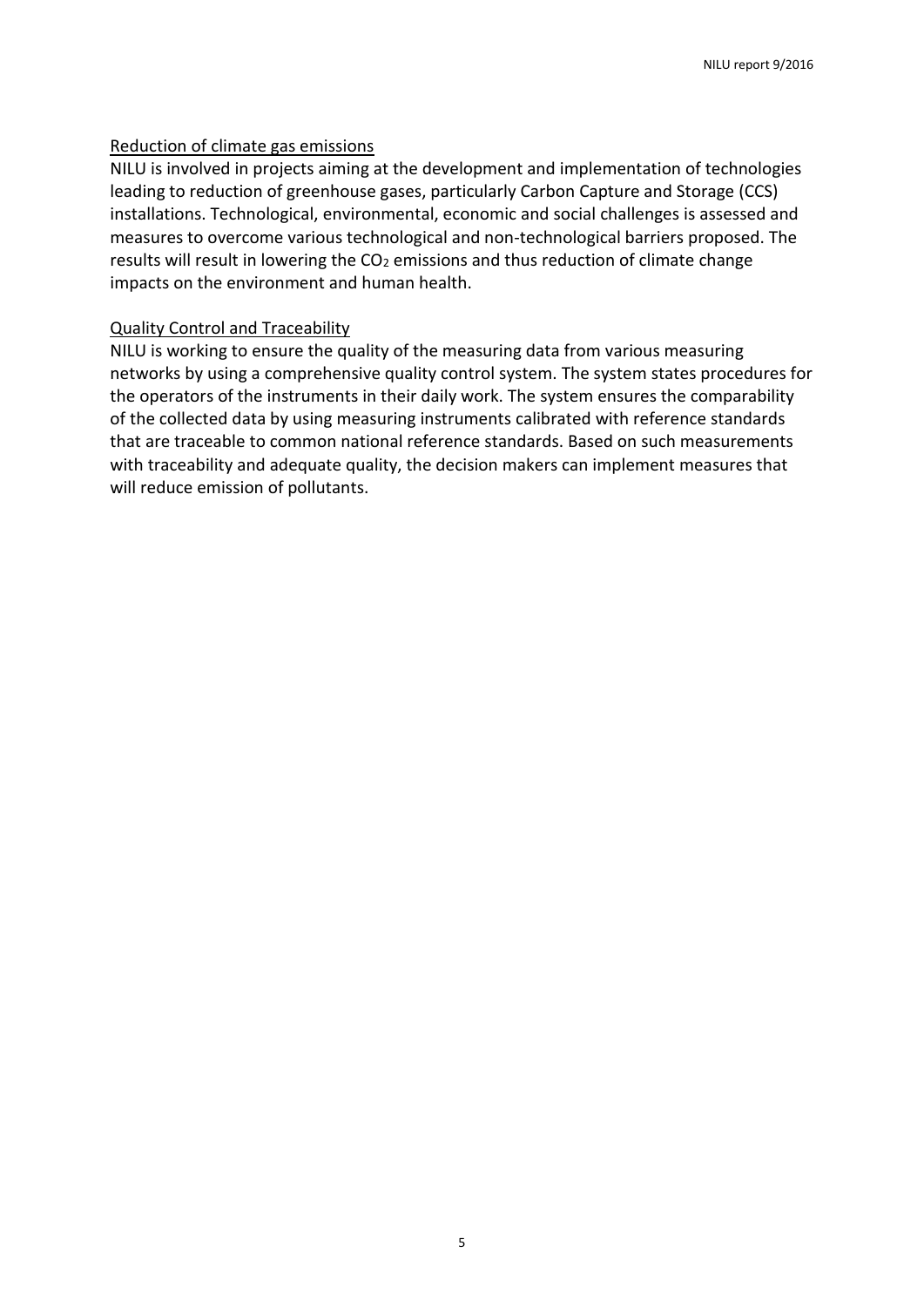| <b>Indicator</b>                                                       | Parameter                                                | 2013    | 2014    | 2015    | <b>Evaluation</b> |
|------------------------------------------------------------------------|----------------------------------------------------------|---------|---------|---------|-------------------|
| NILU's<br>research                                                     | Good examples                                            | Yes     | Yes     | Yes     |                   |
| NILU's<br>research<br>based services<br>and products                   | Good examples                                            | Yes     | Yes     | Yes     |                   |
| Assessment of<br>environmenta<br>I impacts                             | Action plan                                              | Yes     | Yes     | Yes     |                   |
| Heating and<br>cooling<br>systems                                      | <b>District heating</b><br>and cooling                   | Yes     | Yes     | Yes     |                   |
| <b>Travels and</b><br>meetings                                         | $CO2$ -emissions<br>due to air travel<br>(kg)            | 223 670 | 164 583 | 130 248 |                   |
|                                                                        | Distance travelled<br>by car (km)                        | 120 790 | 106 434 | 136 202 |                   |
| Chemical<br>waste                                                      | Chemical waste<br>handled by<br>certified receiver       | Yes     | Yes     | Yes     |                   |
| Water<br>consumption                                                   | Consumption of<br>water $(m^3)$                          | 4860    | 5153    | ?       |                   |
| Consumption<br>of paper and<br>other<br>cellulose<br>based<br>products | Printers with<br>registration of<br>users                | Yes     | Yes     | Yes     |                   |
|                                                                        | Pages of colour<br>print-outs pr.<br>employee            | 1505    | 1323    | 1247    |                   |
|                                                                        | Pages of black-<br>and white print-<br>outs pr. employee | 2 7 3 5 | 2153    | 2084    |                   |
| Energy<br>classification<br>of the building<br>at Kjeller              | <b>Energy Certificate</b>                                | Yes     | Yes     | Yes     |                   |
| Handling of<br>dangerous<br>materials                                  | Compliance                                               | Yes     | Yes     | Yes     |                   |

# <span id="page-6-0"></span>**4 Overview of the status NILU's environmental indicators**

(Each indicator is described in detail in chapter 5).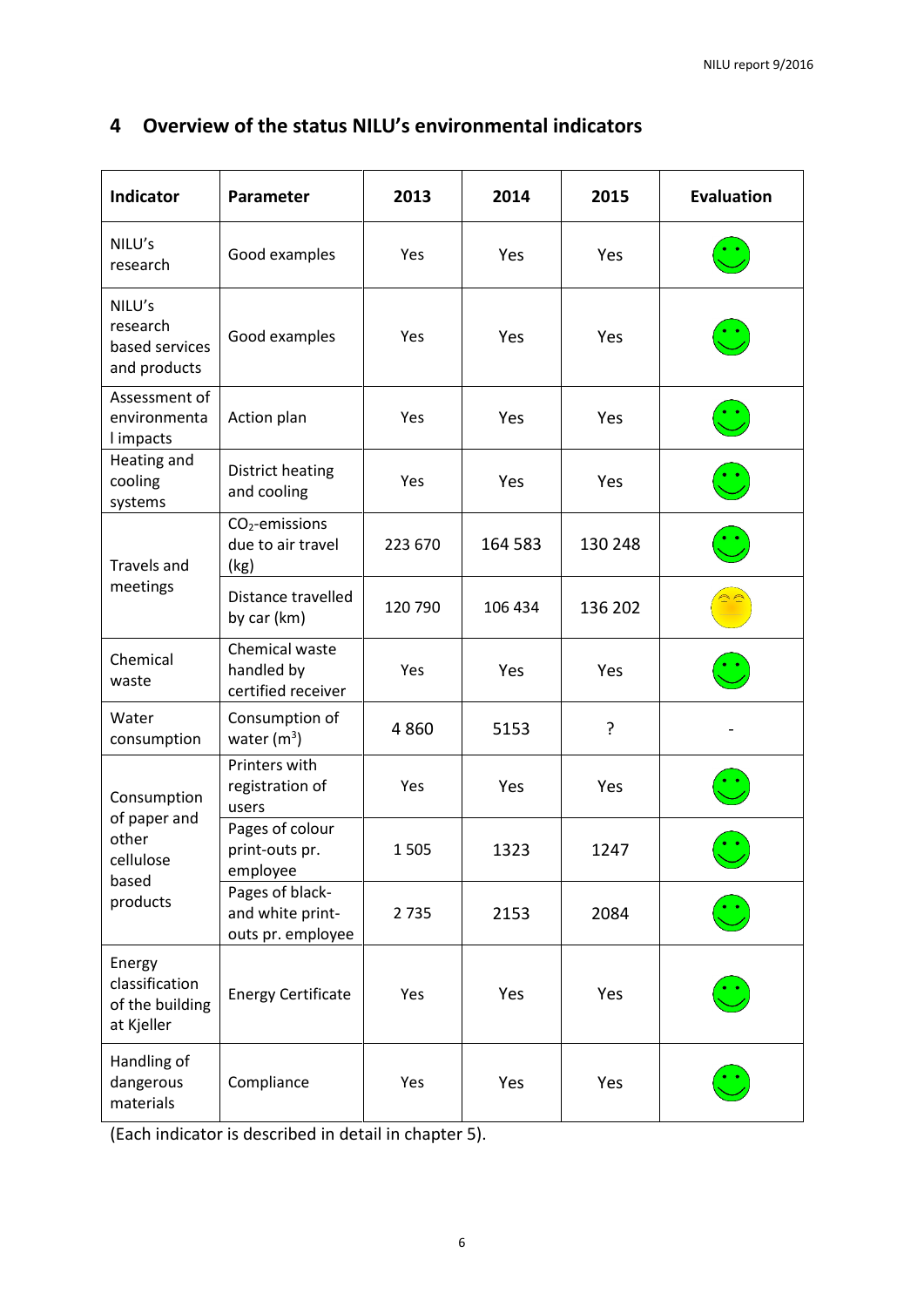#### <span id="page-7-0"></span>**5 NILU's Environmental Indicators**

#### <span id="page-7-1"></span>**5.1 Assessment of NILU's environmental impacts**

#### <span id="page-7-2"></span>*5.1.1 Assessment of environmental impacts*

#### Target location: Kjeller and Tromsø

Every three years, starting in 2010, NILU carries out an assessment of the main environmental impacts of the institute's activities. An action plan for NILU's environmental work in coming years ("Miljøprogram") is established based on the current assessment. The action plan is revised every year.

#### <span id="page-7-3"></span>**5.2 Energy consumption**

#### <span id="page-7-4"></span>*5.2.1 Heating and cooling systems*

#### Target location: Kjeller

NILU's main building is located at Kjeller and was, since it was built in 1993/1994, heated and cooled by electric power. In 2010, it was decided to substitute electric power with a centralized heating and cooling operation for the local district. This required major changes in the technical installations serving the building.

Both district heating and cooling has been in use in NILU's building at Kjeller since October 2011.

#### <span id="page-7-5"></span>*5.2.2 Energy efficiency*

#### Target location: Kjeller

After NILU's building at Kjeller fully switched to district heating and cooling, use of electric power was substantially reduced. We planned to go through the remaining use of electric power in order to evaluate the potential for reduction in the energy consumption. However, the costs involved for such an evaluation are prohibitively high, and it was decided to not go through with this activity.

#### <span id="page-7-6"></span>*5.2.3 Travels and meetings*

#### Target location: Kjeller and Tromsø

NILU has installed equipment for video conferences both at Kjeller and Tromsø. The equipment for video conferences has significantly reduced the need for travel and has improved communication.

When ordering a travel, the employee must describe why it was not possible to use the video conference equipment.

In order to monitor the environmental impact, NILU has established two parameters:

- $\bullet$  CO<sub>2</sub>-emissions due to air travel (kg)
- Distance travelled by car (km)

The emissions of CO<sub>2</sub> due to air travel in 2015 was 21% lower than in 2014.

In 2015, the registered distance travelled by car was 28% higher than in 2014.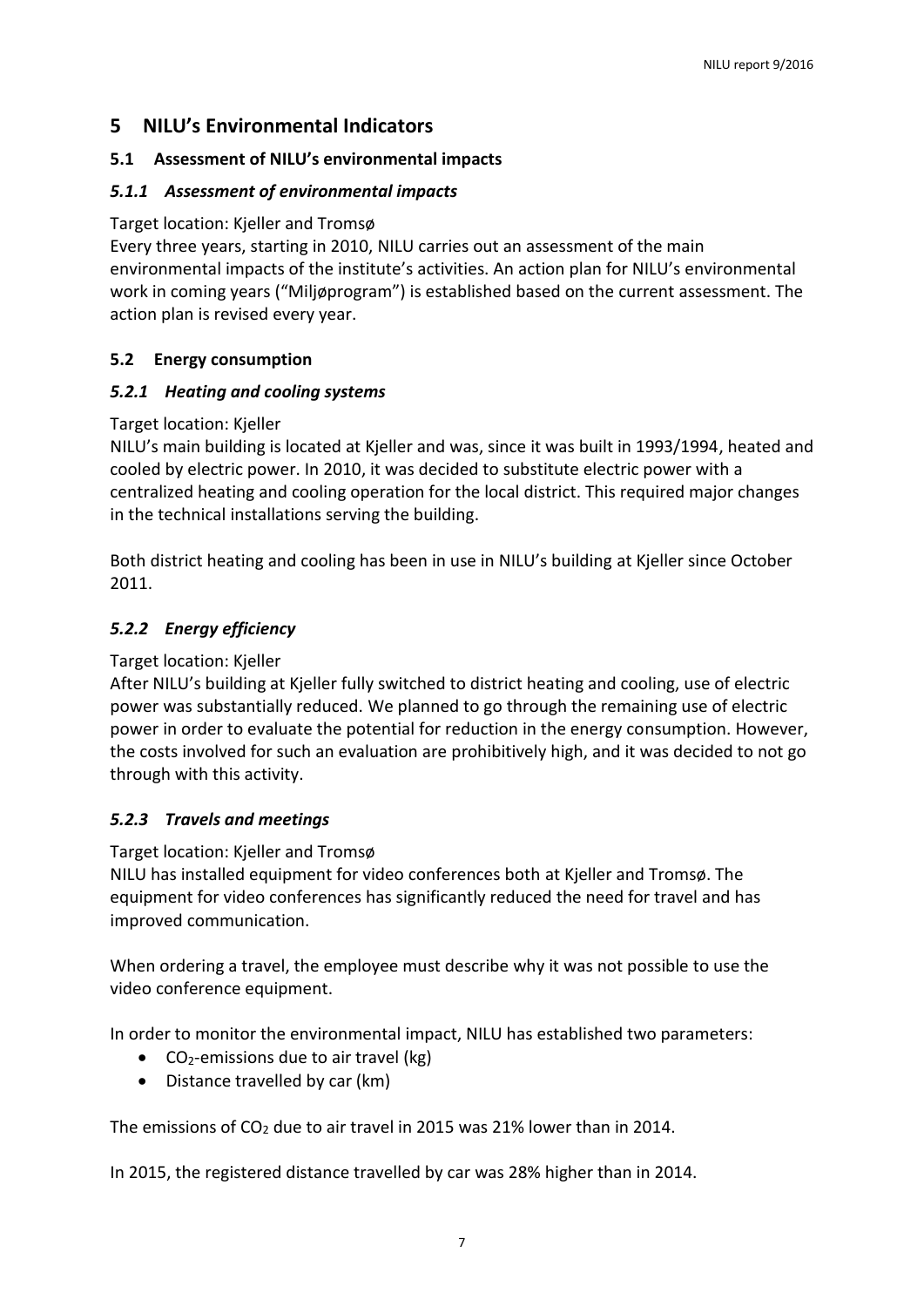#### <span id="page-8-0"></span>*5.2.4 Travels to and from the place of work*

This was not addressed in 2015.

#### <span id="page-8-1"></span>**5.3 Waste**

#### <span id="page-8-2"></span>*5.3.1 General waste*

Target location: Kjeller

NILU has for several years separated the waste into the following categories:

- Paper and other cellulose-based products
- Glass
- Plastics
- Food waste
- Chemical waste
- Electronic equipment
- Batteries
- General waste

NILU has carried out a process for finding one company that is able to receive all our waste, in order to establish an overview of the total amount of each category. However, we have not been able to find an acceptable solution and has decided to continue the current routines for handling of our waste.

#### <span id="page-8-3"></span>*5.3.2 Chemical waste*

Target location: Kjeller and Tromsø

NILU has, for many years, delivered chemical waste to a certified receiver and will continue to do so.

#### <span id="page-8-4"></span>**5.4 Raw materials and resources**

#### <span id="page-8-5"></span>*5.4.1 Water consumption*

Target location: Kjeller

In order to monitor the environmental impact, NILU has established the following parameter:

• Consumption of water  $(m^3)$ 

The consumption of water in 2015 was not available when this report was written.

#### <span id="page-8-6"></span>*5.4.2 Consumption of paper and other cellulose-based products*

#### Target location: Kjeller and Tromsø

In 2011, NILU installed five new and identical printers/scanners/copy machines. The user must log in, using his/her ID-card, before printing starts. The system allows monitoring of the number of print-outs, both aggregated to a specified group or on an individual basis.

In order to monitor the environmental impact, NILU has established the following parameters: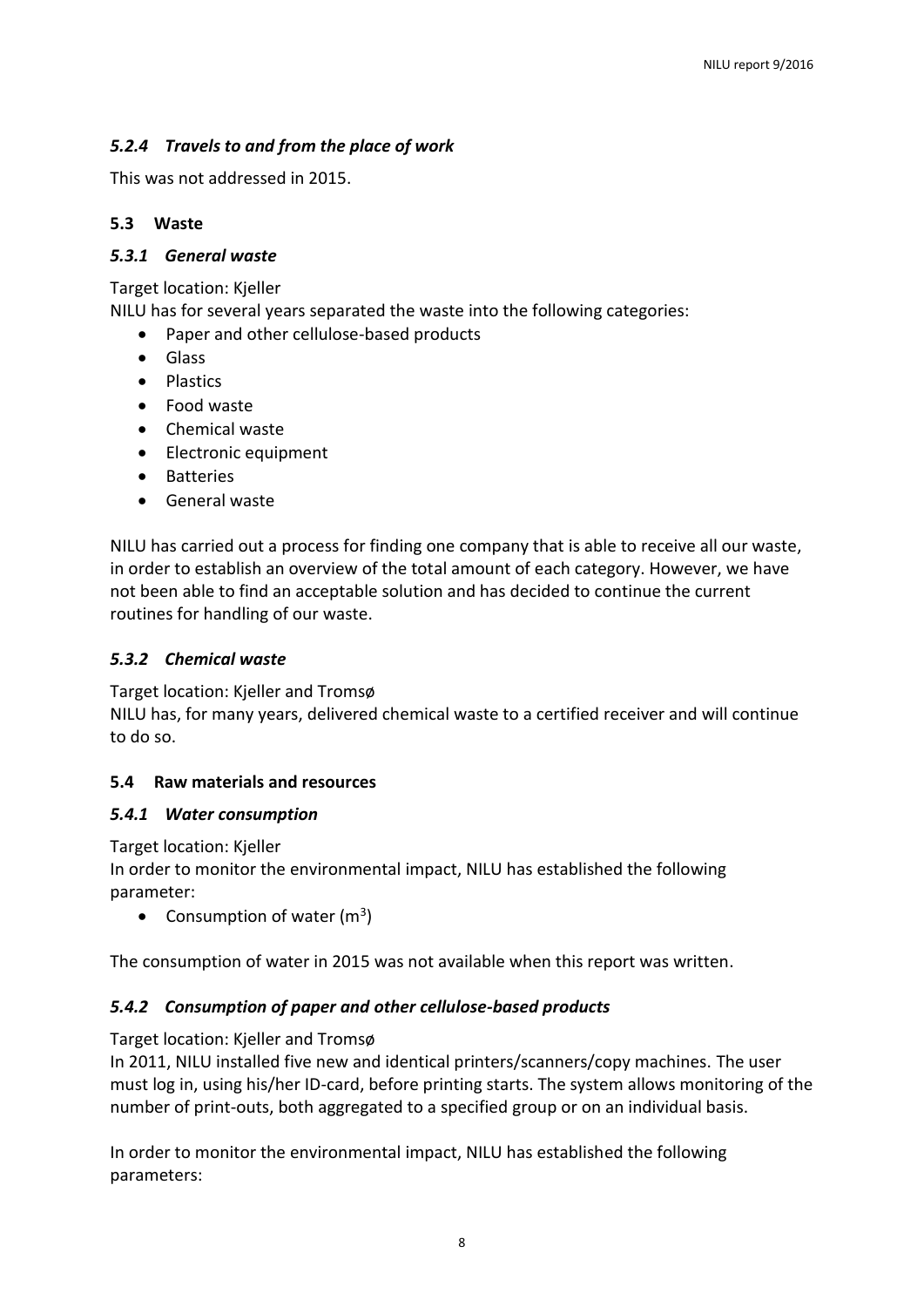- Number (pages) of colour print-outs pr. employee
- Number (pages) of black-and white print-outs pr. employee

In 2015, the employees at Kjeller and Tromsø on average printed 2 084 pages in black-andwhite and 1 247 pages in colour. The total printing per employee in 2015 was thus 4% lower than in 2014.

#### <span id="page-9-0"></span>**5.5 Emissions**

#### <span id="page-9-1"></span>*5.5.1 Emissions to air*

This was not addressed in 2015.

#### <span id="page-9-2"></span>*5.5.2 Emissions to water*

This was not addressed in 2015.

#### <span id="page-9-3"></span>**5.6 Procurements**

#### <span id="page-9-4"></span>*5.6.1 Requirements for suppliers*

This was not addressed in 2015.

#### <span id="page-9-5"></span>**5.7 Products**

#### <span id="page-9-6"></span>*5.7.1 Environmentally friendly products*

This was not addressed in 2015.

#### <span id="page-9-7"></span>**5.8 Environmental impacts of NILU's activities**

#### <span id="page-9-8"></span>*5.8.1 NILU's research*

Target location: Kjeller and Tromsø The positive environmental impacts of NILU's research are illustrated by describing good examples (Chapter 3).

#### <span id="page-9-9"></span>*5.8.2 NILU's research-based services and products*

Target location: Kjeller and Tromsø

The positive environmental impacts of NILU's research-based services and products are illustrated by describing good examples (Chapter 3).

#### <span id="page-9-10"></span>**5.9 Energy classification**

#### <span id="page-9-11"></span>*5.9.1 Energy classification of the building at Kjeller*

#### Target location: Kjeller

It is a requirement that all corporate buildings in Norway, with an area of more than 1000  $\text{m}^2$ , shall be classified according to the energy consumption. The classification of NILU's building at Kjeller was carried out in 2013.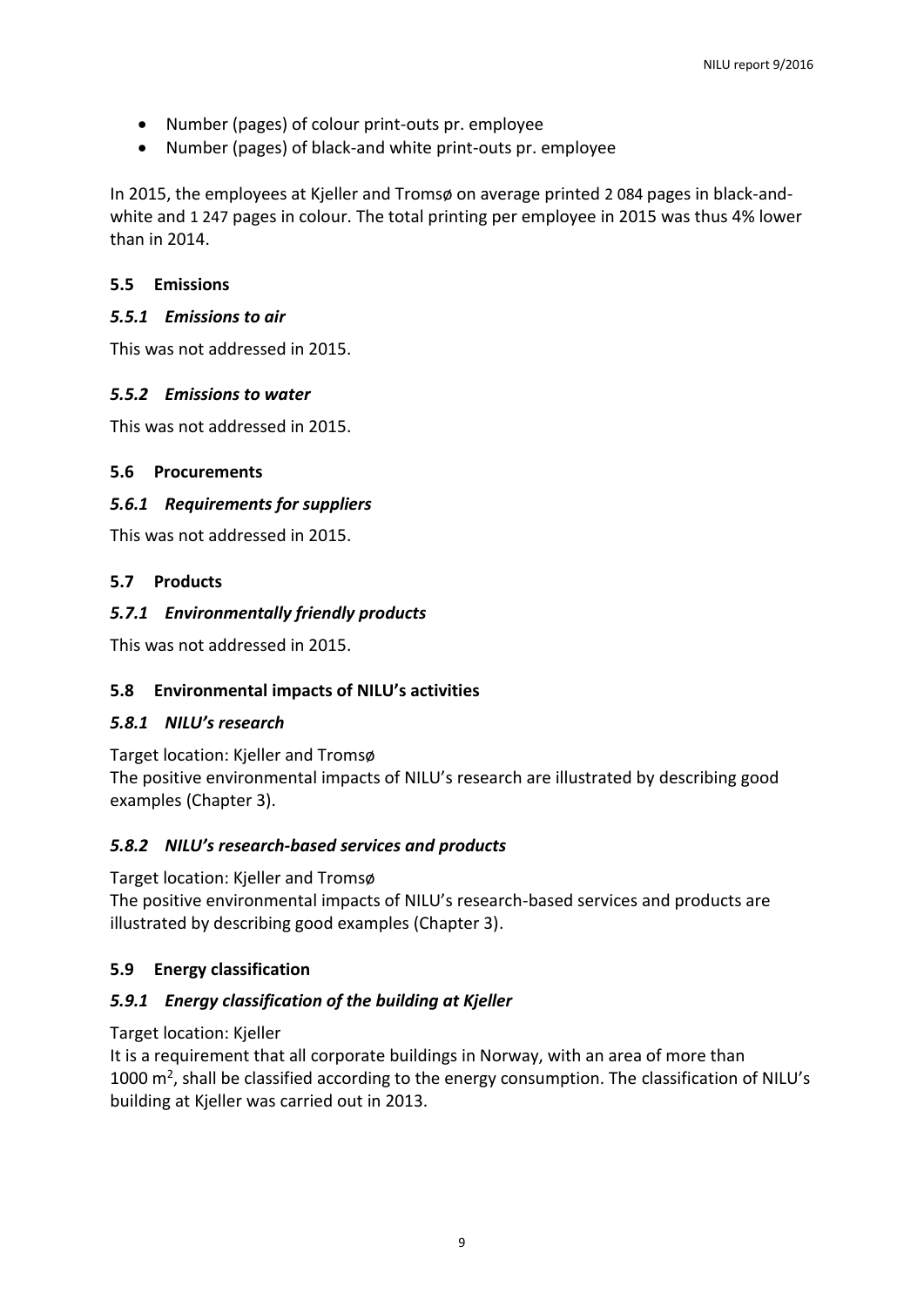#### <span id="page-10-0"></span>**5.10 Dangerous materials**

#### <span id="page-10-1"></span>*5.10.1 Handling of dangerous materials*

#### Target location: Kjeller and Tromsø

In 2013, NILU went carefully through the regulation on handling of dangerous materials (FOR-2009-06-08-602) and concluded that we are in compliance (see Chapter 6).

#### <span id="page-10-2"></span>**6 Laws and regulations**

NILU's clear policy is to be in compliance with all relevant laws and regulations. Every third year we carry out a thorough evaluation of the laws and regulations relevant for NILU and our activities. The conclusion of the evaluation carried out in 2013 is that we are in compliance with all laws and regulations.

A new thorough evaluation of all laws and regulations relevant for NILU and our activities will be repeated in 2016.

### <span id="page-10-3"></span>**7 Results of NILU's actions in 2015**

- Maintaining and improving the Environmental Management System (EMS) *NILU's ISO-group is responsible for maintaining and improving the Environmental Management system. In 2015, the system for reporting deviations from the system was updated.*
- Evaluate and implement the routine for acceptance and ordering of travels *In 2015, NILU moved to a new supplier for travel planning and bookings, with better possibilities for environmental evaluations and travel overviews. We continued the never-ending process to ensure that the employees follow our routines for travels.*
- Further development of indicators and parameters *NILU updates the environmental workplan et least once every year.*
- Establish a system that will give total overview of the amounts of waste in the various fractions *NILU evaluated the potential benefits of this action and concluded that the costs involved are too high compared to the benefits. It was thus decided not to carry out this action.*

#### <span id="page-10-4"></span>**8 NILU's planned actions in 2016**

- Maintaining and improving the Environmental Management System (EMS)
- Further development of indicators and parameters
- Ensure that relevant parts of the system is functioning in Tromsø
- Carry out new evaluation of the laws and regulations relevant for NILU